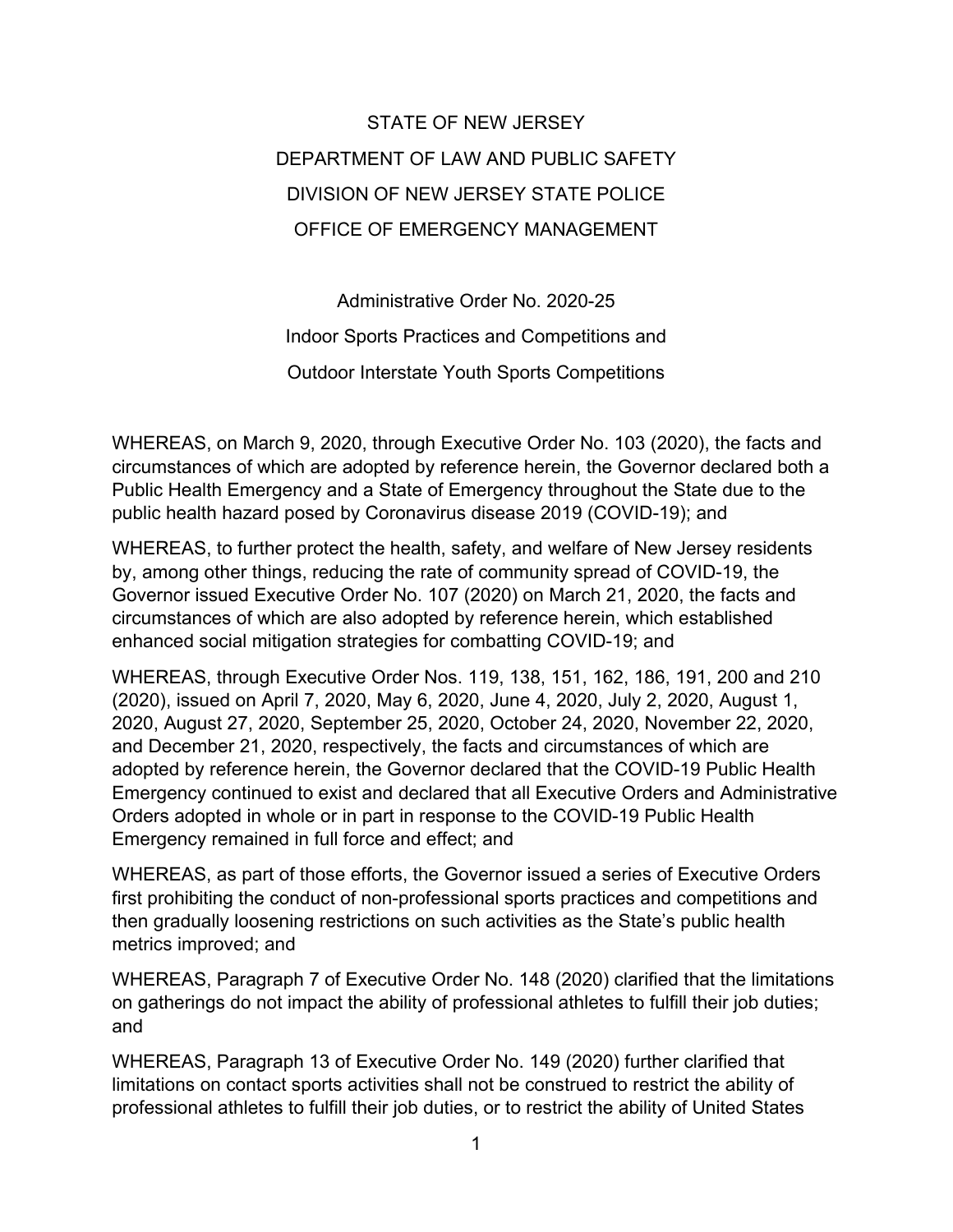national team athletes or athletes training at United States National Team Training Centers to conduct their training activities; and

WHEREAS, Executive Order No. 194 (2020), issued November 10, 2020, prohibited interstate indoor youth sports competitions from taking place in New Jersey and prohibited New Jersey teams from hosting interstate competitions outside of the State; and

WHEREAS, Executive Order No. 196 (2020), issued November 16, 2020, declared that athletic practices and competitions, including professional and collegiate events, conducted indoors were subject to the indoor gathering limit of 10 persons, but permitted those events to exceed the gathering limits so long as no individuals were present who were not necessary for the event; and

WHEREAS, Executive Order No. 204 (2020) paused indoor practices and competitions for organized, group, and competitive sports through January 2, 2021; and

WHEREAS, athletes engaged in interstate youth sport competitions have the potential to congregate at hotels, restaurants, and similar venues outside of the athletic event itself, and such congregation is not dependent on whether the competition occurs indoors or outdoors; and

WHEREAS, the reasons articulated in Executive Order No. 194 (2020) regarding the prohibition of interstate indoor youth sports competitions also apply to youth sports competitions conducted outdoors; and

WHEREAS, the Governor has granted the State Director of Emergency Management, who is the Superintendent of the State Police, the discretion to make additions, amendments, clarifications, exceptions, and exclusions related to the provisions within Executive Order Nos. 194, 196, and 204 (2020);

NOW, THEREFORE, I, Patrick J. Callahan, State Director of Emergency Management, hereby ORDER as follows:

1. It is hereby clarified that the athletic practices and competitions permitted to resume on January 2, 2021 under Executive Order No. 204 (2020) are subject to the provisions of Paragraph 3 in Executive Order No. 196 (2020). Such practices and competitions will be subject to the current indoor gathering limit, which was most recently set at 10 persons. However, if the number of individuals who are necessary for a no-contact practice, contact practice, or competition, such as players, coaches, and referees, is greater than 10 persons, such a practice or competition may proceed, as long as no individuals are present who are not necessary for the practice or competition, such as spectators. If this exception applies, the number of individuals at such an indoor gathering still may not exceed 25 percent of the capacity of the room in which it takes place, and such limit may not exceed 150 persons.